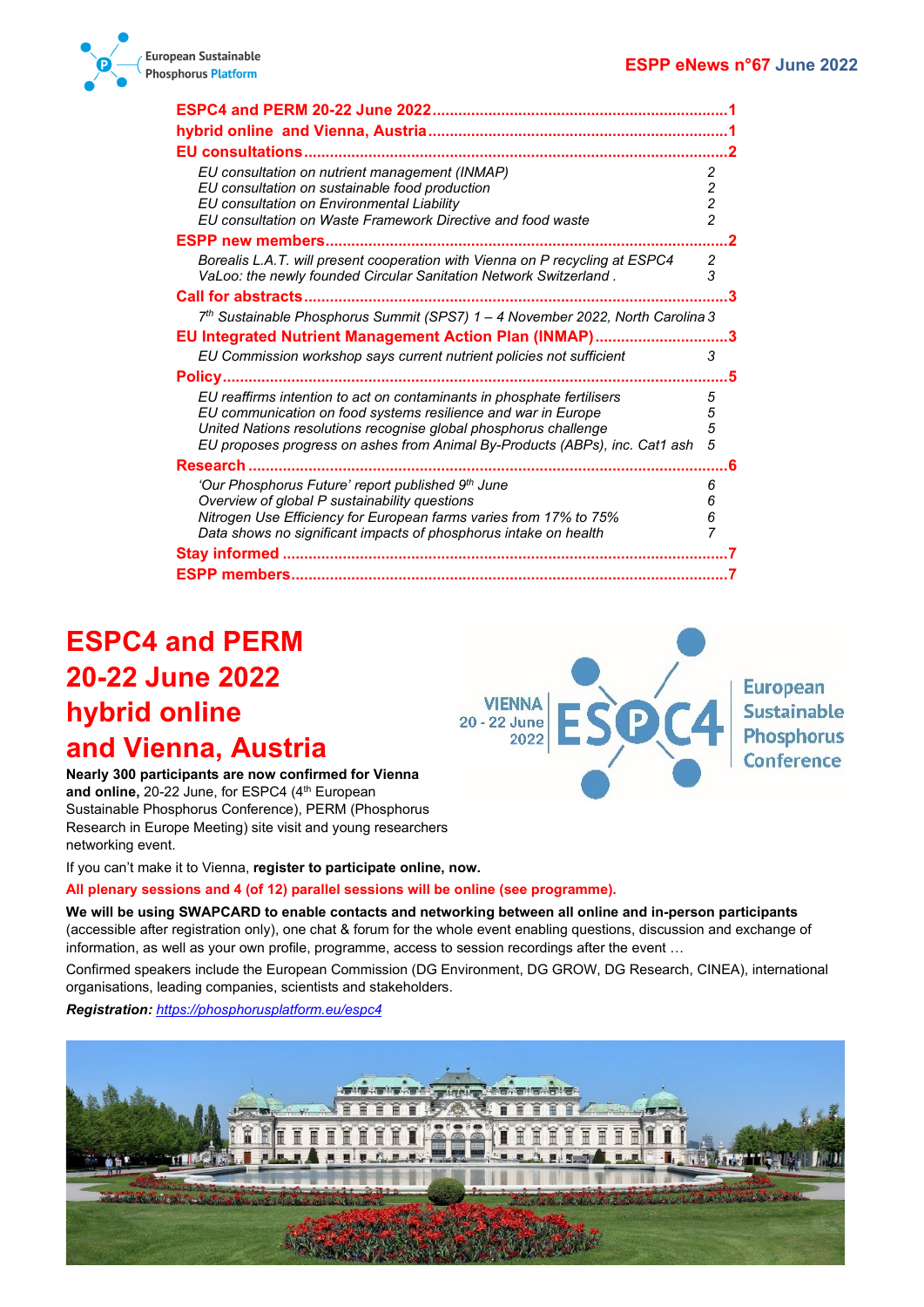



## <span id="page-1-0"></span>**EU consultations**

### <span id="page-1-1"></span>**EU consultation on nutrient management (INMAP)**

**Public consultation, open to 15th August 2022, asks for opinions and proposals on nutrient policies, fiscal and regulatory tools, and on nutrient recycling**. General questions ask for input on which impacts of nutrient pollution are important, different actors involved and links to other environmental challenges, including climate. Input is requested on what should be the key actions and policy tools (e.g. fiscal policy,

financial incentives ...), consumer actions (e.g. dietary choices) and whether INMAP should address nutrients other than N and P. A section on nutrient recycling asks to identify obstacles to recycling (e.g. cost, regulation, contaminants …) and priority actions to support nutrient recycling (e.g. targets, taxes, enforcement of legislation …). Supporting documents or proposals can be submitted. See summary of INMAP workshop below. INMAP will be presented a[t ESPC4, 20-22 June, register now online.](https://phosphorusplatform.eu/espc4) *EU public consultation on INMAP, "Nutrients – action plan for better management", open to 15th August 2022, [HERE.](https://ec.europa.eu/info/law/better-regulation/have-your-say/initiatives/12899-Nutrients-action-plan-for-better-management_en)*

## <span id="page-1-2"></span>**EU consultation on sustainable food production**

*EU public consultation, open to 21st July 2022, "Sustainable EU food system – new initiative". See ESPP [eNews n°66](http://www.phosphorusplatform.eu/eNews066) and [HERE.](https://ec.europa.eu/info/law/better-regulation/have-your-say/initiatives/13174-Sustainable-EU-food-system-new-initiative_en)*

## <span id="page-1-3"></span>**EU consultation on Environmental Liability**

*"Environmental Liability Directive (evaluation)", public consultation (questionnaire) to 4th August 2022. See ESP[P eNews n°66](http://www.phosphorusplatform.eu/eNews066) and [HERE.](https://ec.europa.eu/info/law/better-regulation/have-your-say/initiatives/13251-Directive-sur-la-responsabilite-environnementale-evaluation-/public-consultation_en)*

### <span id="page-1-4"></span>**EU consultation on Waste Framework Directive and food waste**

**Public consultation, open to 16th August 2022, asks for opinions objectives and possible policies for waste reduction, recycling and reuse, food waste, separate collection**. Questions address opinions on general consumer behaviour concerning waste prevention and waste management and links to product purchasing, priorities, separate collection of different household wastes and consumer sorting, tools such as producer responsibility or economic incentives. Specifically for food waste, question concern policy priorities, stakeholders, obstacles to food waste reduction and possible policies to reduce food waste, including surplus food redistribution, packaging, best-by dates, monitoring, education or fiscal incentives, legally binding waste reduction or reuse targets,

*EU public consultation, open to 16th August 2022, "on the revision of the Waste Framework Directive". One consultation with two different access pages: "Food waste – reduction targets[" HERE](https://ec.europa.eu/info/law/better-regulation/have-your-say/initiatives/13223-Food-waste-reduction-targets_en) and "Environmental impact of waste management – revision of EU waste framework" [HERE.](https://ec.europa.eu/info/law/better-regulation/have-your-say/initiatives/13225-Environmental-impact-of-waste-management-revision-of-EU-waste-framework_en)*

# <span id="page-1-5"></span>**ESPP new members**

### <span id="page-1-6"></span>**Borealis L.A.T. will present cooperation with Vienna on P recycling at [ESPC4](https://clicktime.symantec.com/3BcLf8mU32rjjsc7GBtRw1B6H4?u=https%3A%2F%2Fphosphorusplatform.eu%2Fespc4)**

**Regional wastewater treatment plants and regional fertilizer manufacturers in cooperation: closing the cycle in nutrient management**.



A member of the Borealis Group

Borealis L.A.T. operates combined NPK and calcium ammonium nitrate fertiliser plants at its location in Linz, Austria. The highly efficient Odda process (nitrophosphoric acid route) is designed to use more than 100,000 tons of secondary lime avoiding waste and unnecessary by-product creation. Borealis L.A.T. has entered into a nutrient recovery partnership with Vienna municipality. In a multi-partner cooperation, ash from sewage sludge mono-incineration will be used as raw material providing value able recovered phosphor for high quality fertiliser production. Successful large scale technical trials show that the ash can be used in product of high quality fertilisers, and that logistics are safe. Challenges remain in the regulatory approval process and appropriate go-tomarket approaches for recovered nutrient products.

Borealis L.A.T is a well-known partner of European agriculture, together with millions of farmers constantly striving for better yields and higher quality crops at reduced ecological footprint. Based on the concept of Nitrogen Use Efficiency, Borealis L.A.T provides farmers with directly plant-available fertilizers and digital services for efficient use of plant nutrients, like NutriGuide® - fertilisation planning according to crop rotation principles and actual nutrient requirements; NutriZones® - precise, sitespecific nitrogen spreading based on satellite maps; N-Pilot ® - measuring plot-specific nitrogen demand and delivering fertilisation advice within a few minutes.

<https://www.borealis-lat.com/>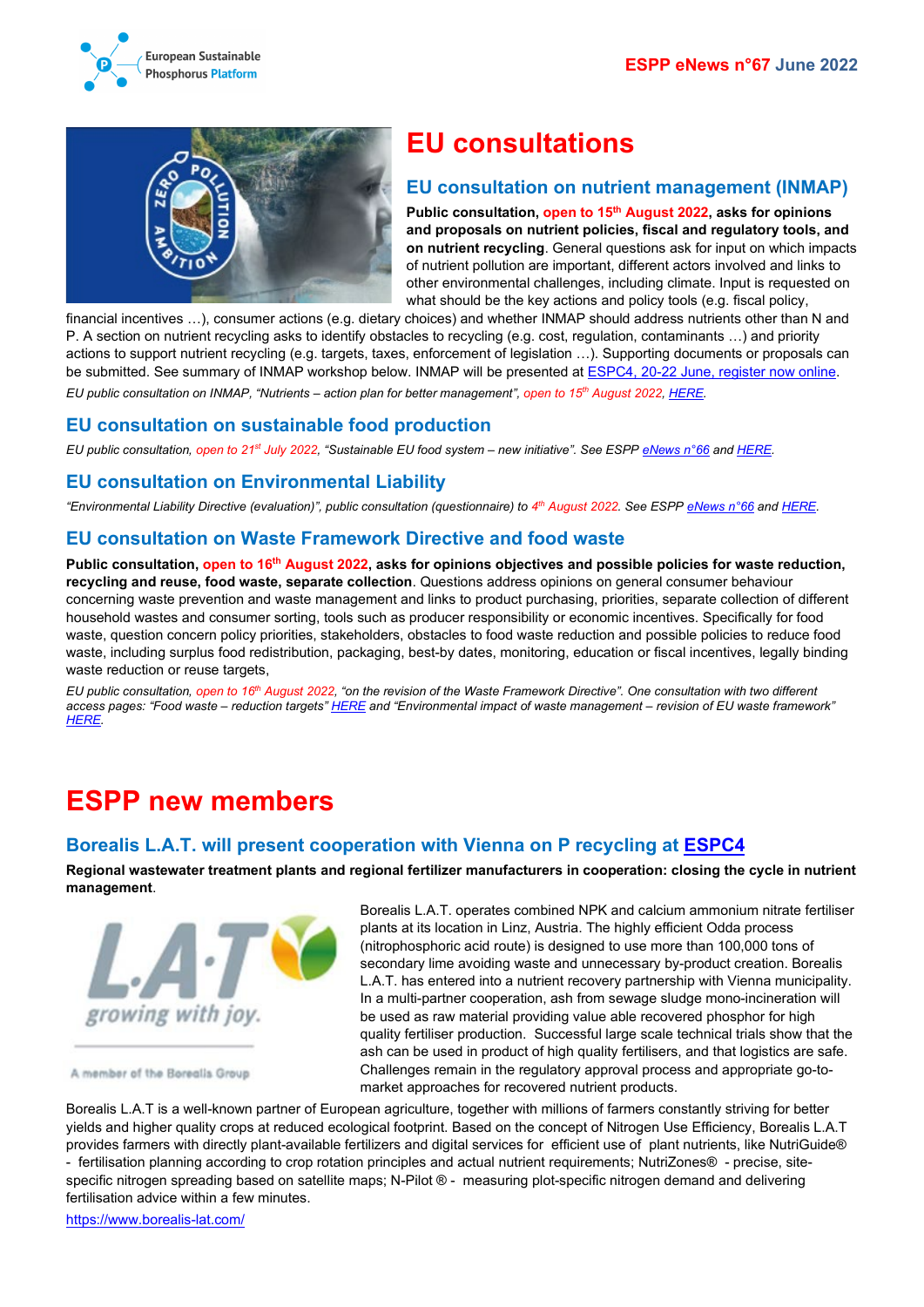

## <span id="page-2-0"></span>**VaLoo: the newly founded Circular Sanitation Network Switzerland .**



**VaLoo is the newly founded circular sanitation network Switzerland. The network exists of startups, companies, researchers, farmers and individual**s that dream of a world where VALue is created form what normally ends up in the LOO. VaLoo's members collaborate to promote and facilitate the implementation of resource - oriented sanitation in Switzerland. In recent years, many innovative solutions are being tested and implemented that can

recover nutrients from toilets for save reuse in agriculture. In order for these technologies to scale up and flourish, fertilizer regulations must include human excreta as a component material category(CMC) for fertilizers. Through our expertise, we hope to add to the ESPP mission for sustainable cycling of phosphorus as well as other nutrients via circular sanitation.

*[www.va-loo.ch](http://www.va-loo.ch/)*

# <span id="page-2-1"></span>**Call for abstracts**



## <span id="page-2-2"></span>**7th Sustainable Phosphorus Summit (SPS7) 1 – 4 November 2022, North Carolina**

**SPS is the world academic and research conference on phosphorus sustainability, and will take place with the US phosphorus Week (US SPA, STEPS), 1-4 November 2022.** 

#### **Call for abstracts for SP[S open](https://forms.gle/FY1Xj87suuo3to669) to 15th July 2022**.

Previous SPS have taken place in Brazil 2018 [\(SPS6\)](http://phosphorusfutures.net/announced-6th-sustainable-phosphorus-summit-brasilia-brazil-august-2018/), China 2016 [\(SPS5\)](http://phosphorusfutures.net/announced-5th-sustainable-phosphorus-summit-to-take-place-in-kunming-china-august-2016/), France 2014 [\(SPS4,](https://sps2014.cirad.fr/) see [SCOPE108\)](http://www.phosphorusplatform.eu/Scope108), Australia 2012 (SPS3, see [SCOPE85\)](http://www.phosphorusplatform.eu/Scope085), USA 2011 [\(SPS2\)](http://globalpnetwork.net/sites/default/files/Consensus%20Statement%20-%20Sustainable%20Phosphorus%20Summit.pdf) and Sweden 2010. Co-hosted by the [STEPS Center](https://steps-center.org/) (US Science and Technologies for Phosphorus Sustainability) and the US [Sustainable Phosphorus Alliance,](https://phosphorusalliance.org/) SPS7 (3-4 November 2022) and the US SPA annua[l Phosphorus Forum](https://phosphorusalliance.org/phosphorus-forum/) (1-2 November) in Raleigh, North Carolina

*Call for abstracts [HERE](https://forms.gle/FY1Xj87suuo3to669) for Sustainable Phosphorus Summit 2022, US Phosphorus Week (1-4 November, North Carolina) including SPS7 and US SPA Phosphorus Forum[: https://phosphorusalliance.org/phosphorus-forum/](https://phosphorusalliance.org/phosphorus-forum/)*

## <span id="page-2-3"></span>**EU Integrated Nutrient Management Action Plan (INMAP)**



### <span id="page-2-4"></span>**EU Commission workshop says current nutrient policies not sufficient**

**Participants underlined that nutrient recycling is needed to address food and fertiliser security, and pointed to soil health, nutrient controls in the CAP, sewage recycling, and to dietary change as the primary driver for nutrient demand**.

The European Commission workshop "**Towards a Zero Pollution Monitoring and Outlook**" (24-25 May 2022), included a half day on integrated nutrient assessment and INMAP (the EU's proposed Integrated Nutrient Management Action Plan), with around 20 participants in Brussels and around 130 online. The workshop discussed policies needed to achieve the EU Green Deal (Farm-to-Fork and Biodiversity Strategies) target to reduce nutrient losses by -50% by 2030, and monitoring and indicators needed to support this target for decision makers, industry and stakeholders.

#### **Joachim d'Eugenio, Jeanne De Jaegher, Christophe Didion and Andrea Vettori, European Commission DG**

**Environment**, reminded that INMAP aims to define and engage actions, across all EU policies and with Member States, to achieve the Green Deal objective of reducing nutrient losses by 50% by 2030. The EU's nitrogen and phosphorus emissions currently exceed the European share of the Planetary Boundaries by x 3.3 and x 2 respectively. The war in Europe and its impacts on fertiliser supply, phosphate rock resource supply and food affordability, increase pressure (see the Commission communication on "Safeguarding food security", 23/3/2022, summarised below). DG Environment pointed to the [public](https://ec.europa.eu/info/law/better-regulation/have-your-say/initiatives/12899-Nutrients-action-plan-for-better-management_en)  consultation on INMAP open to 15<sup>th</sup> August 2022, indicating that input is looked for on which policies and actions are need and on defining priorities.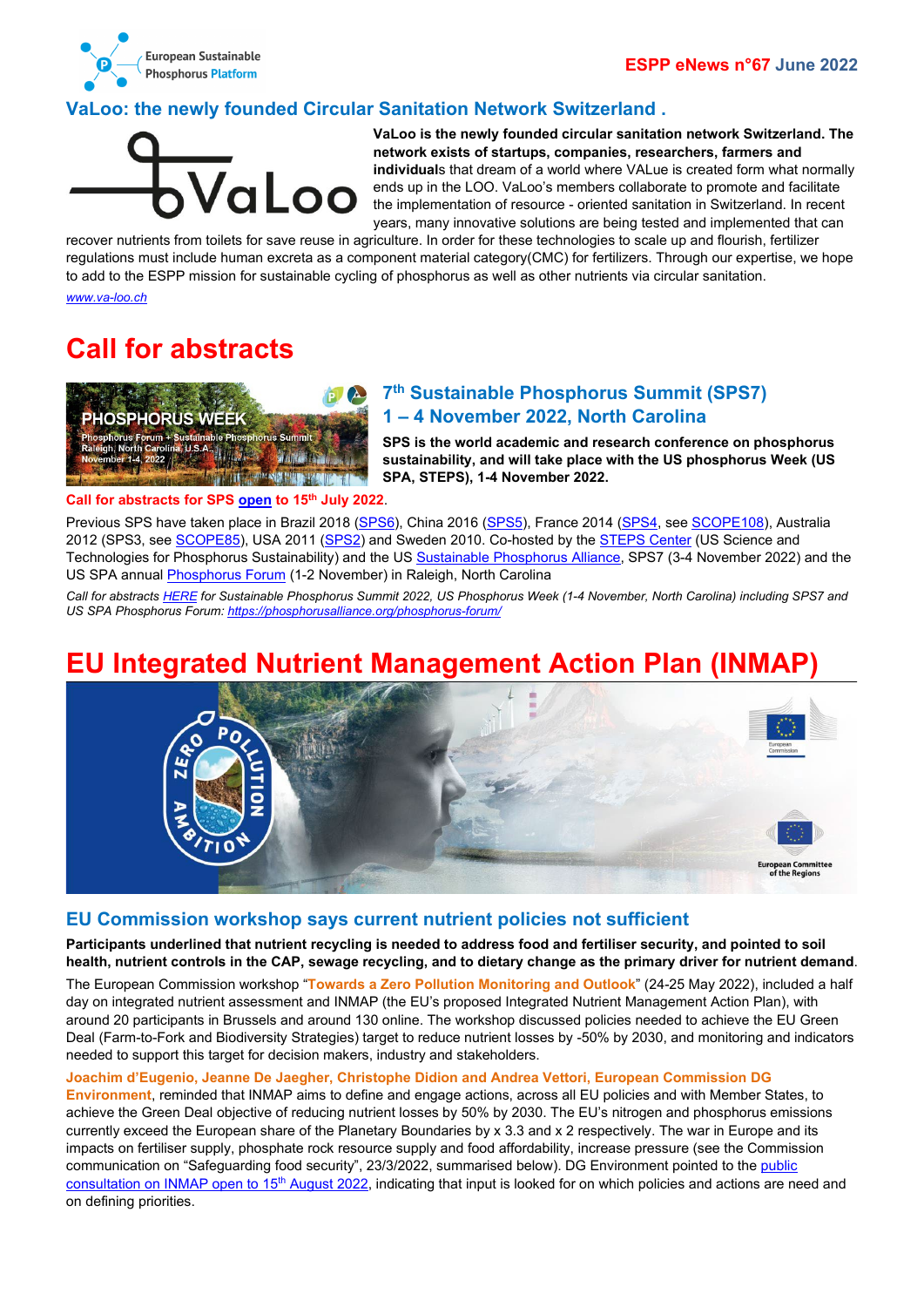

INMAP will address:

- integrated approach on nutrient pollution encompassing air, water, soil and climate
- sustainable application of nutrients
- nutrient pollution at source
- sustainability of agriculture and other sectors
- nutrient pollution hotspots and livestock production
- nutrient recycling
- shortcomings in specific legislations on nutrients and implementation gaps

**Andrea Vettori will present the proposed EU Integrated Nutrient Management Action Plan (INMAP) and answer participants' questions at ESPC4, 20-22 June**, register here <https://phosphorusplatform.eu/espc4>

**Bruna Grizzetti and Diego Macias Moy, European Commission Joint Research Centre (JRC),** presented the wide range of work underway in JRC modelling nutrient losses and possible reductions in losses achievable through different policy options.

JRC estimates that around 50% of nitrogen (N) and 40% of phosphorus (P) entering the food production system in the EU is lost to the environment (in both cases, around 10% of inputs ends up in food waste). Grizzetti et al. 2021 (see [ESPP eNews n°55\)](http://www.phosphorusplatform.eu/eNews055) concluded that implementation of current EU policies could reduce N losses to European seas by -14% and P losses by -20% only, that is not achieving the Green Deal -50% target. Modelling underway suggests that additional N and P reduction are possible with additional measures. **Recycling of phosphorus could cover 25% of agricultural inputs**, so making a significant contribution to the Green Deal nutrient reduction target by transferring phosphorus from regions with excess (livestock production) to regions with crop needs, but this is estimated at only 10% for nitrogen.

For nitrogen, modelling suggests that a reduction of N fertiliser application in N-surplus regions and an increase in regions with low soil N would result in a 6-7 % reduction in EU total fertiliser consumption and N losses with no overall loss to production. Enhanced implementation of sewage treatment could reduce N loses by 8%, climate policies under Fit-for-55 (N losses to air) by 11% and ambitious agricultural policies by 11%.

JRC underlines that **even such ambitious scenarios for application of existing EU policies, taken together, remain inadequate to achieve the Green Deal -50% loss reduction target. Action is therefore needed on dietary change, extending Organic Farming and connecting livestock to crop production**, with a food security aim of **zero import of animal feed**.

JRC noted that nutrient reductions and policy applications need to be **region-specific**. Concern was also expressed that **reducing nitrogen losses more than phosphorus losses could lead to blue-green cyanobacteria blooms** (replacing diatoms).

**Ian Marnane, European Environment Agency**, proposed for discussion various indicators for monitoring nutrient management, based on existing data sources, including algal blooms, nutrient levels in surface waters and Water Framework Directive quality status, consumption of mineral fertilisers, ammonia losses to air from agriculture and other sectors (Emissions Ceilings Directive). He noted the need to also develop cross-cutting indicators, concerning nutrients in food, health and ecosystems (to be defined).

Participants suggested that **indicators should specifically address recycling**, for example using Circular Economy and Critical Raw Materials indicators, see the EEA report "Sewage sludge and the circular economy", May 2021, in [ESPP eNews](http://www.phosphorusplatform.eu/eNews058)  [n°58.](http://www.phosphorusplatform.eu/eNews058) Roll-out of more efficient fertilisers offers potential, e.g. with nitrification inhibitors. The interest of the existing **Nitrogen Use Efficiency** indicator [\(EU Nitrogen Expert Panel 2015\)](http://www.eunep.com/wp-content/uploads/2017/03/Report-NUE-Indicator-Nitrogen-Expert-Panel-18-12-2015.pdf) was noted, with the question how to extend this to Phosphorus Use Efficiency?.

The need to **harmonise Member State reporting on nutrients** (agriculture, sewage, industry) was underlined by The Netherlands. The European Commission noted that some Member States are not reporting nutrients to Eurostat, and that it will be proposed to make this reporting obligatory.

In workshop discussion, the importance of the **Common Agricultural Policy (CAP)** was emphasised. DG Environment indicated that although the proposed "FaST" (Farm Sustainability Tool for Nutrients, that is calculation of farm nutrient balances) has not been made obligatory for all farms, it is part of the CAP Advisory Service (see revised CA[P 2021/2115](https://eur-lex.europa.eu/legal-content/EN/TXT/?uri=OJ:L:2021:435:TOC) art. 15(4)g) and is now available online. Member States' CAP Strategic Plans will be required to be "Green Deal" conform (including the -50% overall EU nutrient loss reduction target). Also, farm nutrient balances will be progressively required for all farms in Nitrates Directive 'Vulnerable Areas' under Nitrates Directive Implementation Programmes. ESPP notes that this raises the question of whether balances will also be required for phosphorus?

Discussion emphasised the importance of **reducing contaminants at source in sewage sludge**, to facilitate nutrient recycling, and the potential for phosphorus recycling from **animal by-products** (in particular, meat and bone meal ash), whilst guaranteeing safety. DG Environment indicated that the revision of the Sewage Sludge Directive (se[e ESPP eNews n°51\)](http://www.phosphorusplatform.eu/eNews051) aims to reduce pollutants both at source entering sewage and going to agricultural land, in coordination with other EU actions (such as the proposed Green Deal ban of PFAS/PFOS Directive, se[e ESPP eNews n°49\)](http://www.phosphorusplatform.eu/eNews049). Discussions are also engaged to **possibly reduce the 50 mg/l nitrates limit in drinking water** (EU Drinking Water Directive 98/83).

Participants also discussed **how to develop nutrient recycling**. **Anders Finnson, Swedish Water and Eureau**, asks for a "recycled nutrient quota" in fertilisers placed on the market, to drive demand for secondary nutrients. **Cecilia Dardes, Fertilizers Europe**, indicated that the industry is favourable to nutrient recycling, that around half of nutrient inputs to EU agriculture are already recycled (especially manure) but that around half of our food production is dependent on mineral fertiliser inputs.

For **Liisa Pietola, MTK Finland and Copa-Cogeca**, farmers need recycled fertilisers which they can use efficiently, which are compatible with their existing spreading equipment and which do not contain substances which may harm soil ecology.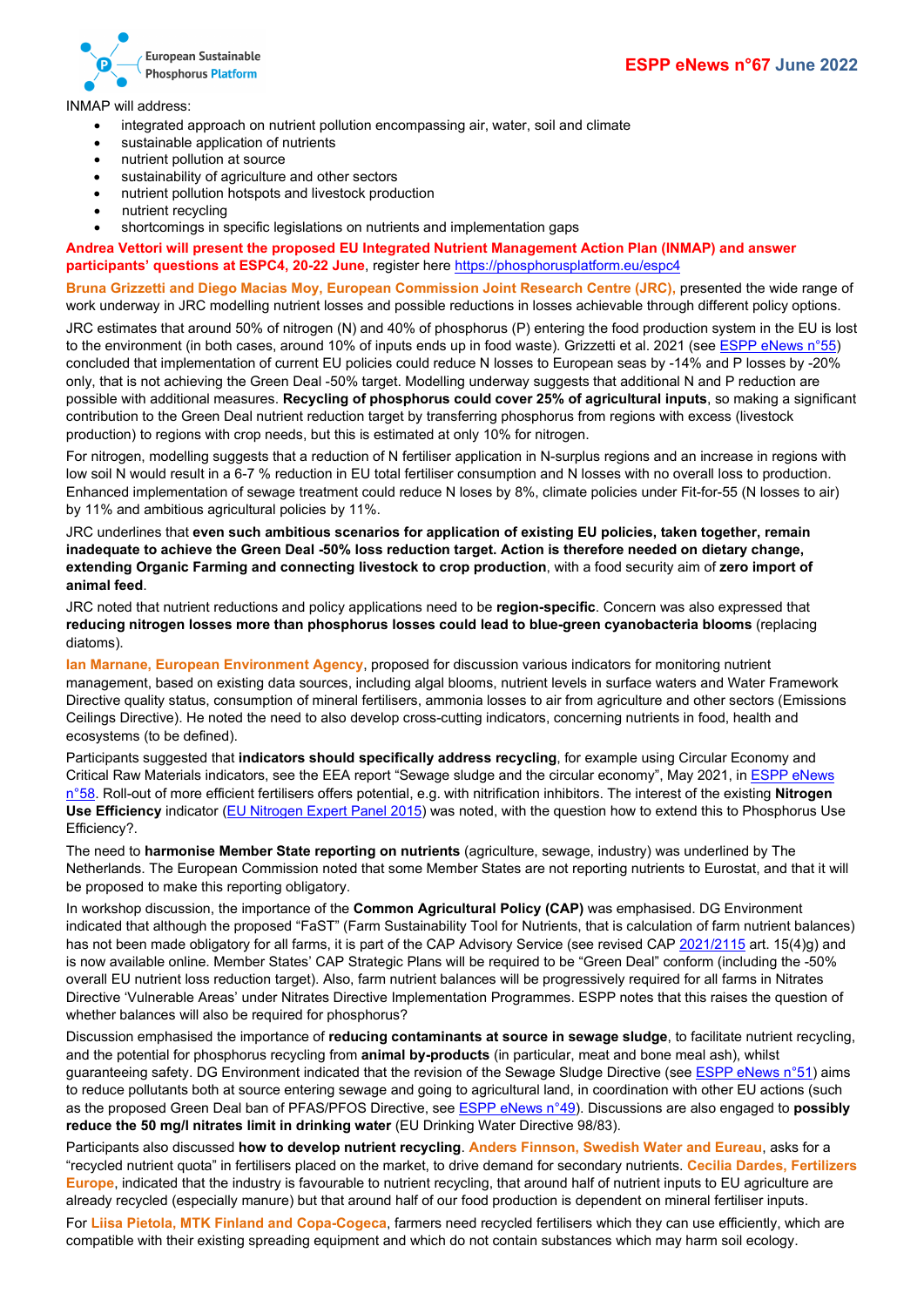

The **European Commission DG Environment** concluded the workshop by underlining the need to identify economic and efficient actions, by **improving resource efficiency for nutrients**, crucial in the current context of food insecurity. The link to soil health was emphasised, and the **proposed EU Soil Health Directive** (EU consultation March 2022, see [ESPP eNews](http://www.phosphorusplatform.eu/eNews064)   $n°64$ ) will address the functions of soil for food production, biodiversity, air and water quality.

DG Environment also underlined the importance of the Member States' **CAP (Common Agricultural Policy)** Strategic Plans and the objective fixed for INMAP in the [Zero Pollution Action Plan](https://ec.europa.eu/environment/strategy/zero-pollution-action-plan_en) (SWD(2021)140 - SWD(2021)141) to use "*the green architecture of the new common agricultural policy, especially via conditionality and eco-schemes*" to address nutrients. The Commission will require Member States to define their own nutrient targets in their CAP Strategic Plans.

ESPP notes that the revised CAP conditions payments to farmers on respect of certain specific points (regarding water use and phosphate and nitrate pollution) of the Water Framework Directive 2000/60 and of the Nitrates Directive 91/676 (revised CAP [2021/2115](https://eur-lex.europa.eu/legal-content/EN/TXT/?uri=OJ:L:2021:435:TOC) Annex III, SMRs [Statutory Management Requirements] 1, 2, 8) as well as requiring that Member States' CAP Strategic Plans should "*contribute to and be consistent with*" these two Directives.

The European commission concluded with the need to go across silos, to work with stakeholders in different sectors, with Member States and Commission Expert Groups, and with the importance of input to the currently open public consultation open to 15<sup>th</sup> August 2022[, HERE.](https://ec.europa.eu/info/law/better-regulation/have-your-say/initiatives/12899-Nutrients-action-plan-for-better-management_en)

*EU Zero Pollution Monitoring and Outlook Workshop, 24-25 May 2022, including session on Integrated Nutrient Management Action Plan (INMAP), documents, presentations, etc [HERE.](https://ec.europa.eu/environment/news/zero-pollution-monitoring-and-outlook-workshop-2022-05-25_en)*

*EU public consultation on INMAP, "Nutrients – action plan for better management", open to 15th August 2022, [HERE.](https://ec.europa.eu/info/law/better-regulation/have-your-say/initiatives/12899-Nutrients-action-plan-for-better-management_en)*

# <span id="page-4-0"></span>**Policy**

## <span id="page-4-1"></span>**EU reaffirms intention to act on contaminants in phosphate fertilisers**

**The European Commission's chemicals "Restrictions Roadmap" includes a proposed restriction under REACH of "Substances in fertilisers", targeting e.g. contaminants in phosphate fertilisers**. This Roadmap is part of the Green Deal Chemicals Strategy for Sustainability and "prioritises group restrictions for the most harmful substances to human health and the environment". The possible group restriction of "Substances in fertilisers" is indicated as pending discussion on the recent European Commission study (the ARCADIS report on risks of contaminants in fertilisers, July 2021, see ESP[P eNews n°61\)](http://www.phosphorusplatform.eu/eNews061) and possibly including "contaminants in phosphate fertilisers" and "other substances intentionally used in fertilisers". Substances targeted also include PFAS (as a "group"), which is important to reduce these in sewage sludge where they are an obstacle to reuse / recycling (see e.g. "Swedish Water calls for ban on all PFAS chemicals" in ESP[P eNews n°66\)](http://www.phosphorusplatform.eu/eNews066).

*"Sustainable Chemicals: The Commission advances work on restrictions of harmful chemical substances", European Commission 25th April 202[2 HERE](https://ec.europa.eu/growth/news/sustainable-chemicals-commission-advances-work-restrictions-harmful-chemical-substances-2022-04-25_en) and SWD 2022 128 (25th April 2022) "Restrictions Roadmap under the Chemicals Strategy for Sustainability[" HERE.](https://ec.europa.eu/growth/news/sustainable-chemicals-commission-advances-work-restrictions-harmful-chemical-substances-2022-04-25)*

### <span id="page-4-2"></span>**EU communication on food systems resilience and war in Europe**

**The European Commission recognises EU dependence on imported fertiliser, and the global fertiliser and food price crisis, and points to the need to optimise fertiliser use and develop nutrient recycling**. The Communication indicates that the Common Agricultural Policy, through Member States' Strategic Plans, should support practices to optimise fertiliser efficiency, so reducing their use. Dependency of mineral nitrogen fertiliser production on natural gas should be addressed, through "clean hydrogen" and "green ammonia". Import dependency for phosphate and potassium is identified as a concern and actions to recover and reuse nutrients from manures, by-products, residues and wastes will be supported (e.g. EU Bioeconomy Strategy, Horizon Europe Circular Bio-based Europe [partnership\)](https://biconsortium.eu/).

*"Address by Mr Janusz Wojciechowski 23 March 2022 [HERE.](https://ec.europa.eu/commission/presscorner/detail/en/SPEECH_22_1991) "European Commission Communication "Safeguarding food security and reinforcing the resilience of food systems" COM(2022)133, 23rd May 202[2 HERE.](https://eur-lex.europa.eu/legal-content/EN/TXT/?uri=CELEX:52022DC0133)*

## <span id="page-4-3"></span>**United Nations resolutions recognise global phosphorus challenge**

**The United Nations Environment Assembly (UNEA) has again noted the importance of phosphorus in global water pollution and food security, but so far has not engaged action.** In 2019 already (see **ESPP eNews n°33**), UNEA (part of UNEP, the United Nations Environment Programme) recognised that crop production and food security are dependent on nutrient resources and proposed to support sharing of information concerning nutrient recycling. The 2<sup>nd</sup> March 2022 resolution of UNEA on Sustainable Nitrogen Management expresses "*concern that excessive levels of nutrients, in particular reactive nitrogen and phosphorus, have a significant impact on species composition in terrestrial, freshwater and coastal ecosystems* …" and recognises that "*global crop and livestock production and food security depend on using nutrients sustainably and decreasing nutrient waste, including nitrogen and phosphorus*". The 2022 resolution proposes the development of national action plans for sustainable nitrogen management and development of the UNEP Working Group on Nitrogen, but does not propose actions on phosphorus or other nutrients.

*UNEA (UNEP) resolution on Sustainable Nitrogen Management, adopted 2nd March 202[2 HERE.](https://wedocs.unep.org/bitstream/handle/20.500.11822/39816/SUSTAINABLE%20NITROGEN%20MANAGEMENT.%20English.pdf)*

### <span id="page-4-4"></span>**EU proposes progress on ashes from Animal By-Products (ABPs), inc. Cat1 ash**

**The European Commission has written to ESPP that inclusion into the EU Fertilising Products Regulation of ashes from manure and certain other ABPs is underway, and that assessment of safety of Category 1 ash will be engaged**.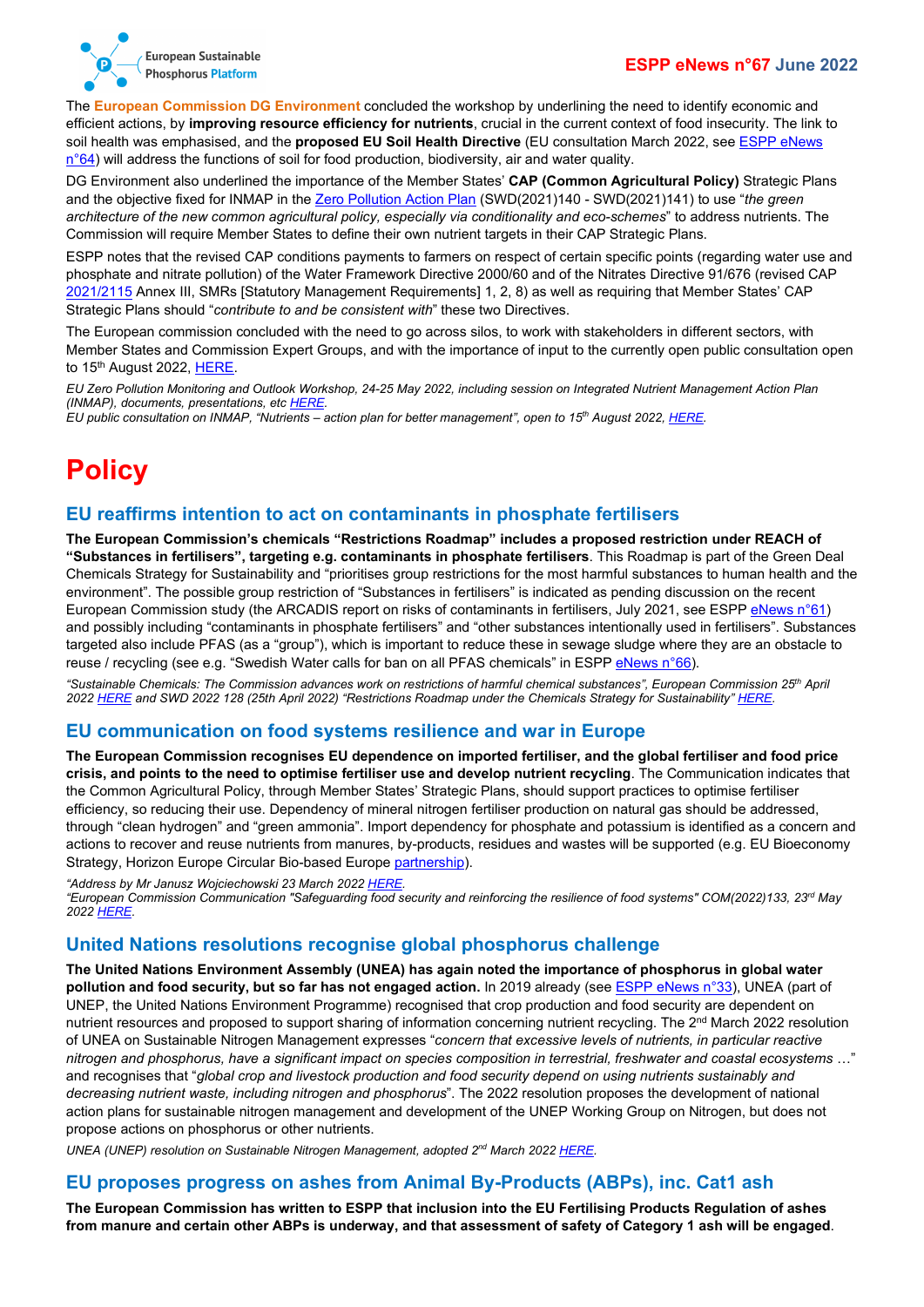

ESPP submitted written questions to the European Commissioners for Health and Food Safety (SANTE) and for the Internal Market (GROW). The answer from the Director General of DG SANTE states inclusion of ash from (co-)combustion of manure and certain other Category 2 and Category 3 Animal By-Products is under discussion with Member States (it is ESPP's understanding that a proposed text will be presented at the Animal Health Advisory Committee meeting of 7<sup>th</sup> June). DG SANTE also writes that a mandate is under preparation to request an EFSA Opinion on the safety of Category 1 ABP ashes, preparatory to a possible regulatory text to allow use of this ash in fertilisers.

### **ESPP is therefore interested to receive any data, reports, references of studies or publications concerning the sanitary safety of ash from (co-)combustion of Category 1 Animal By-Products** (elimination of pathogens, in particular of prions).

*Animal By-Product ash in fertilisers, including Cat1 ABP ash: ESPP letter of 25th April 2022 and DG SANTE reply of 30th May 2022 online at [www.phosphorusplatform.eu/regulatory](http://www.phosphorusplatform.eu/regulatory)*

# <span id="page-5-0"></span>**Research**

## <span id="page-5-1"></span>**'Our Phosphorus Future' report published 9th June**

**This project has engaged over 80 scientists and experts worldwide to develop a global report on P sustainability challenges, and aims to provide the evidence base for global action.** Our Phosphorus Future was supported by the United Nations Environment Fund (UNEP) and ESPP. A call for a global science initiative on phosphorus was launched at the  $3^{rd}$ European Sustainable Phosphorus Conference [\(ESPC3,](http://www.phosphorusplatform.eu/ESPC4) Helsinki, 2018) with over 500 signatories. Chapters of the Our Phosphorus Future report address phosphate resources and uses, food and agriculture systems and consumption, water quality, recycling and recovering. The report's thematic chapters have been circulated for review to the 80+ chapter authors and to further stakeholders and experts including the UNE[P GPNM \(](https://www.unep.org/explore-topics/oceans-seas/what-we-do/addressing-land-based-pollution/global-partnership-nutrient)Global Panel for Nutrient Management), members of ESPP and members of the Sustainable Phosphorus Alliance North America. Over 80 pages of comments were received, reviewed by CEH, and then proposed changes validated by each chapter's authors and, where useful, with consultation of other experts. An overview of the questions addressed in the 'Our Phosphorus Future' (OPF) report was already published in Nature Food, [February 2021,](https://doi.org/10.1038/s43016-021-00232-w) see below. **The conclusions of Our Phosphorus Future will be presented and discussed at [ESPC4](http://www.phosphorusplatform.eu/ESPC4) Vienna 20-22 June 2022.**

*ESPP has contributed financially to the 'Our Phosphorus Future' project (OPF): the report is independent and represents the views of the authors, not of ESPP. Future Our Phosphorus Future website after launch on 9th June 2022 [www.opfglobal.com](https://www.opfglobal.com/)*

#### <span id="page-5-2"></span>**Overview of global P sustainability questions**

**A short article in Nature Food outlines key global issues of phosphorus sustainability, covering agriculture, water quality, food production and consumption, waste management, recycling, phosphate rock resources.** The 3 page overview underlines that despite the known environmental challenges around phosphorus (planetary boundaries, eutrophication and harmful algal blooms), which are likely to be accentuated by climate change, phosphorus remains still largely absent from global intergovernmental agendas. Some targets are however now being considered, for example the United Nations Convention on Biological Diversity [\(CBD\)](https://www.cbd.int/) Post-2020 Global Biodiversity Framework working grou[p proposed t](https://www.cbd.int/meetings/WG2020-02)he target to reduce pollution from excess nutrients by 50% by 2030. This is now taken up by the EU Green Deal (Farm-to-Fork and Biodiversity strategies) which fix the target of reducing nutrient losses by 50% by 2030 (see SCOPE Newsletter [n°139\)](http://www.phosphorusplatform.eu/Scope139). The UN Framework for Freshwater Ecosystem Management [\(2018, vol. 4\)](https://www.unep.org/resources/publication/framework-freshwater-ecosystem-management) provides information to support countries in setting freshwater phosphorus standards. The Nature Food article underlines that issues are highly region-specific: in Africa, current trends of insufficient phosphorus fertiliser use could lead to 30% crop yield losses by 2050, whereas in other regions "excess fertiliser application is threatening water quality". Actions to address these challenges are indicated, including reducing consumption of animal products in diets, phosphorus recycling (noting the need for regulatory and economic policy to support this), optimising livestock diet phosphorus and its uptake (e.g. phytase), addressing "legacy phosphorus" in soils and sediments, improving phosphorus efficiency of crops, better fertiliser distribution in poorer countries, public awareness and phosphorus footprinting, as well as actions to reduce impacts of algal blooms.

*"Global actions for a sustainable phosphorus future", W. Brownlie et al., Nature Food, vol. 2, Feb. 2021, 71-74 [DOI.](https://doi.org/10.1038/s43016-021-00232-w)*

### <span id="page-5-3"></span>**Nitrogen Use Efficiency for European farms varies from 17% to 75%**

**Study of 1 240 farms of different types across Europe shows mean NUE (Nitrogen Use Efficiency) adjusted for externalisations from <20 % for dairy to > 60% for arable, with top quartile of arable achieving 75% NUE**. Externalisation takes into account N used in production of imported animal feed and N losses related to exported manure. These levels of NUE correspond to a mean N "emission intensity" of around 3, ranging from below 1 to 8 for dairy farms (calculated as N surplus / N output).Arable farms mostly show N emission intensity 0.5 – 1.5, but with a few farms up to 8. This corresponds to median N surpluses of around 70 kgN/ha for arable and 155 kgN/ha for dairy farms. Pig farms are considerably more N efficient than dairy, but still around twice as inefficient as arable. The authors suggest "modest targets" for NUE of 19% for dairy, 23% for pig farms, and 61% for arable, these being the current median. This would (by definition) imply improvement for half of existing farms, but ESPP suggests it is highly unambitious and that a more appropriate target would be the Q1 (lowest 25% of farms). which is not significantly lower for livestock but is 25% lower for arable (17%, 21%, 45%).

*"Exploring nitrogen indicators of farm performance among farm types across several European case studies", M. Quemeda et al., Agricultural Systems, vol. 177, Jan. 2020, 10268[9 DOI.](https://doi.org/10.1016/j.agsy.2019.102689)*